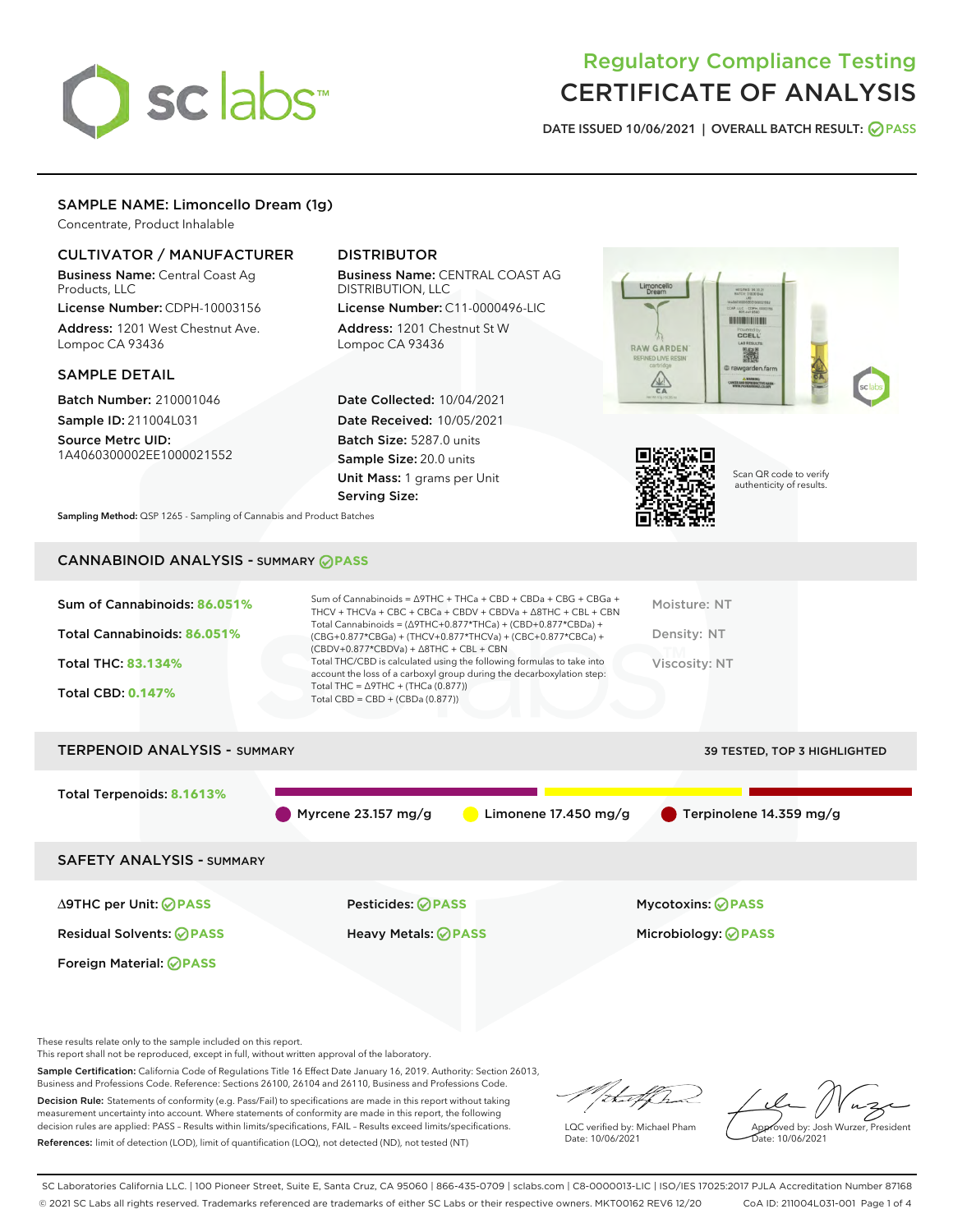



LIMONCELLO DREAM (1G) | DATE ISSUED 10/06/2021 | OVERALL BATCH RESULT: **⊘** PASS

#### CANNABINOID TEST RESULTS - 10/06/2021 2 PASS

Tested by high-performance liquid chromatography with diode-array detection (HPLC-DAD). **Method:** QSP 1157 - Analysis of Cannabinoids by HPLC-DAD

#### TOTAL CANNABINOIDS: **86.051%**

Total Cannabinoids (Total THC) + (Total CBD) + (Total CBG) + (Total THCV) + (Total CBC) + (Total CBDV) + ∆8THC + CBL + CBN

TOTAL THC: **83.134%** Total THC (∆9THC+0.877\*THCa)

TOTAL CBD: **0.147%**

Total CBD (CBD+0.877\*CBDa)

TOTAL CBG: 2.11% Total CBG (CBG+0.877\*CBGa)

TOTAL THCV: 0.43% Total THCV (THCV+0.877\*THCVa)

TOTAL CBC: ND Total CBC (CBC+0.877\*CBCa)

TOTAL CBDV: ND Total CBDV (CBDV+0.877\*CBDVa)

| <b>COMPOUND</b>            | LOD/LOQ<br>(mg/g) | <b>MEASUREMENT</b><br><b>UNCERTAINTY</b><br>mg/g | <b>RESULT</b><br>(mg/g) | <b>RESULT</b><br>(%) |
|----------------------------|-------------------|--------------------------------------------------|-------------------------|----------------------|
| <b>A9THC</b>               | 0.06 / 0.26       | ±28.598                                          | 831.34                  | 83.134               |
| <b>CBG</b>                 | 0.06/0.19         | ±0.831                                           | 21.10                   | 2.110                |
| <b>THCV</b>                | 0.1 / 0.2         | ±0.21                                            | 4.3                     | 0.43                 |
| <b>CBN</b>                 | 0.1/0.3           | ±0.15                                            | 2.3                     | 0.23                 |
| <b>CBD</b>                 | 0.07/0.29         | ±0.068                                           | 1.47                    | 0.147                |
| $\triangle$ 8THC           | 0.1 / 0.4         | N/A                                              | <b>ND</b>               | <b>ND</b>            |
| <b>THCa</b>                | 0.05/0.14         | N/A                                              | <b>ND</b>               | <b>ND</b>            |
| <b>THCVa</b>               | 0.07/0.20         | N/A                                              | <b>ND</b>               | <b>ND</b>            |
| <b>CBDa</b>                | 0.02/0.19         | N/A                                              | <b>ND</b>               | <b>ND</b>            |
| <b>CBDV</b>                | 0.04/0.15         | N/A                                              | <b>ND</b>               | <b>ND</b>            |
| <b>CBDVa</b>               | 0.03/0.53         | N/A                                              | <b>ND</b>               | <b>ND</b>            |
| <b>CBGa</b>                | 0.1/0.2           | N/A                                              | <b>ND</b>               | <b>ND</b>            |
| <b>CBL</b>                 | 0.06 / 0.24       | N/A                                              | <b>ND</b>               | <b>ND</b>            |
| <b>CBC</b>                 | 0.2 / 0.5         | N/A                                              | <b>ND</b>               | <b>ND</b>            |
| <b>CBCa</b>                | 0.07 / 0.28       | N/A                                              | <b>ND</b>               | <b>ND</b>            |
| <b>SUM OF CANNABINOIDS</b> |                   |                                                  | 860.51 mg/g             | 86.051%              |

#### **UNIT MASS: 1 grams per Unit**

| ∆9THC per Unit                                                                            | 1120 per-package limit | 831.34 mg/unit<br><b>PASS</b> |  |  |  |
|-------------------------------------------------------------------------------------------|------------------------|-------------------------------|--|--|--|
| <b>Total THC per Unit</b>                                                                 |                        | 831.34 mg/unit                |  |  |  |
| <b>CBD per Unit</b>                                                                       |                        | $1.47$ mg/unit                |  |  |  |
| <b>Total CBD per Unit</b>                                                                 |                        | $1.47$ mg/unit                |  |  |  |
| Sum of Cannabinoids<br>per Unit                                                           |                        | 860.51 mg/unit                |  |  |  |
| <b>Total Cannabinoids</b><br>per Unit                                                     |                        | 860.51 mg/unit                |  |  |  |
| <b>MOISTURE TEST RESULT</b><br><b>DENSITY TEST RESULT</b><br><b>VISCOSITY TEST RESULT</b> |                        |                               |  |  |  |

Not Tested

Not Tested

Not Tested

#### TERPENOID TEST RESULTS - 10/06/2021

Terpene analysis utilizing gas chromatography-flame ionization detection (GC-FID). **Method:** QSP 1192 - Analysis of Terpenoids by GC-FID

| <b>COMPOUND</b>           | LOD/LOQ<br>(mg/g) | <b>MEASUREMENT</b><br><b>UNCERTAINTY</b><br>mg/g | <b>RESULT</b><br>(mg/g)                         | <b>RESULT</b><br>(%) |
|---------------------------|-------------------|--------------------------------------------------|-------------------------------------------------|----------------------|
| <b>Myrcene</b>            | 0.008 / 0.025     | ±0.2987                                          | 23.157                                          | 2.3157               |
| Limonene                  | 0.005 / 0.016     | ±0.2495                                          | 17.450                                          | 1.7450               |
| Terpinolene               | 0.008 / 0.026     | ±0.2944                                          | 14.359                                          | 1.4359               |
| $\beta$ Caryophyllene     | 0.004 / 0.012     | ±0.3124                                          | 8.776                                           | 0.8776               |
| $\alpha$ Pinene           | 0.005 / 0.017     | ±0.0331                                          | 3.844                                           | 0.3844               |
| $\beta$ Pinene            | 0.004 / 0.014     | ±0.0424                                          | 3.683                                           | 0.3683               |
| Ocimene                   | 0.011 / 0.038     | ±0.0776                                          | 2.419                                           | 0.2419               |
| $\alpha$ Humulene         | 0.009/0.029       | ±0.0752                                          | 2.343                                           | 0.2343               |
| Linalool                  | 0.009 / 0.032     | ±0.0516                                          | 1.357                                           | 0.1357               |
| Terpineol                 | 0.016 / 0.055     | ±0.0405                                          | 0.659                                           | 0.0659               |
| Fenchol                   | 0.010 / 0.034     | ±0.0241                                          | 0.623                                           | 0.0623               |
| $\alpha$ Phellandrene     | 0.006 / 0.020     | ±0.0065                                          | 0.478                                           | 0.0478               |
| 3 Carene                  | 0.005 / 0.018     | ±0.0059                                          | 0.415                                           | 0.0415               |
| $\alpha$ Terpinene        | 0.005 / 0.017     | ±0.0054                                          | 0.362                                           | 0.0362               |
| Camphene                  | 0.005 / 0.015     | ±0.0039                                          | 0.338                                           | 0.0338               |
| $\alpha$ Bisabolol        | 0.008 / 0.026     | ±0.0145                                          | 0.271                                           | 0.0271               |
| trans- $\beta$ -Farnesene | 0.008 / 0.025     | ±0.0090                                          | 0.254                                           | 0.0254               |
| $\gamma$ Terpinene        | 0.006 / 0.018     | ±0.0033                                          | 0.190                                           | 0.0190               |
| <b>Borneol</b>            | 0.005 / 0.016     | ±0.0045                                          | 0.107                                           | 0.0107               |
| Caryophyllene<br>Oxide    | 0.010 / 0.033     | ±0.0047                                          | 0.103                                           | 0.0103               |
| p-Cymene                  | 0.005 / 0.016     | ±0.0026                                          | 0.096                                           | 0.0096               |
| Fenchone                  | 0.009 / 0.028     | ±0.0022                                          | 0.074                                           | 0.0074               |
| Valencene                 | 0.009 / 0.030     | ±0.0042                                          | 0.061                                           | 0.0061               |
| Nerolidol                 | 0.009 / 0.028     | ±0.0035                                          | 0.055                                           | 0.0055               |
| Sabinene                  | 0.004 / 0.014     | ±0.0004                                          | 0.036                                           | 0.0036               |
| Sabinene Hydrate          | 0.006 / 0.022     | ±0.0013                                          | 0.034                                           | 0.0034               |
| Eucalyptol                | 0.006 / 0.018     | ±0.0007                                          | 0.028                                           | 0.0028               |
| Geraniol                  | 0.002 / 0.007     | ±0.0009                                          | 0.021                                           | 0.0021               |
| $\alpha$ Cedrene          | 0.005 / 0.016     | ±0.0006                                          | 0.020                                           | 0.0020               |
| Isoborneol                | 0.004 / 0.012     | N/A                                              | <loq< th=""><th><loq< th=""></loq<></th></loq<> | <loq< th=""></loq<>  |
| (-)-Isopulegol            | 0.005 / 0.016     | N/A                                              | ND                                              | ND                   |
| Camphor                   | 0.006 / 0.019     | N/A                                              | <b>ND</b>                                       | <b>ND</b>            |
| Menthol                   | 0.008 / 0.025     | N/A                                              | <b>ND</b>                                       | <b>ND</b>            |
| Nerol                     | 0.003 / 0.011     | N/A                                              | ND                                              | ND                   |
| Citronellol               | 0.003 / 0.010     | N/A                                              | ND                                              | ND                   |
| R-(+)-Pulegone            | 0.003 / 0.011     | N/A                                              | <b>ND</b>                                       | <b>ND</b>            |
| <b>Geranyl Acetate</b>    | 0.004 / 0.014     | N/A                                              | ND                                              | ND                   |
| Guaiol                    | 0.009 / 0.030     | N/A                                              | <b>ND</b>                                       | <b>ND</b>            |
| Cedrol                    | 0.008 / 0.027     | N/A                                              | <b>ND</b>                                       | <b>ND</b>            |
| <b>TOTAL TERPENOIDS</b>   |                   |                                                  | 81.613 mg/g                                     | 8.1613%              |

SC Laboratories California LLC. | 100 Pioneer Street, Suite E, Santa Cruz, CA 95060 | 866-435-0709 | sclabs.com | C8-0000013-LIC | ISO/IES 17025:2017 PJLA Accreditation Number 87168 © 2021 SC Labs all rights reserved. Trademarks referenced are trademarks of either SC Labs or their respective owners. MKT00162 REV6 12/20 CoA ID: 211004L031-001 Page 2 of 4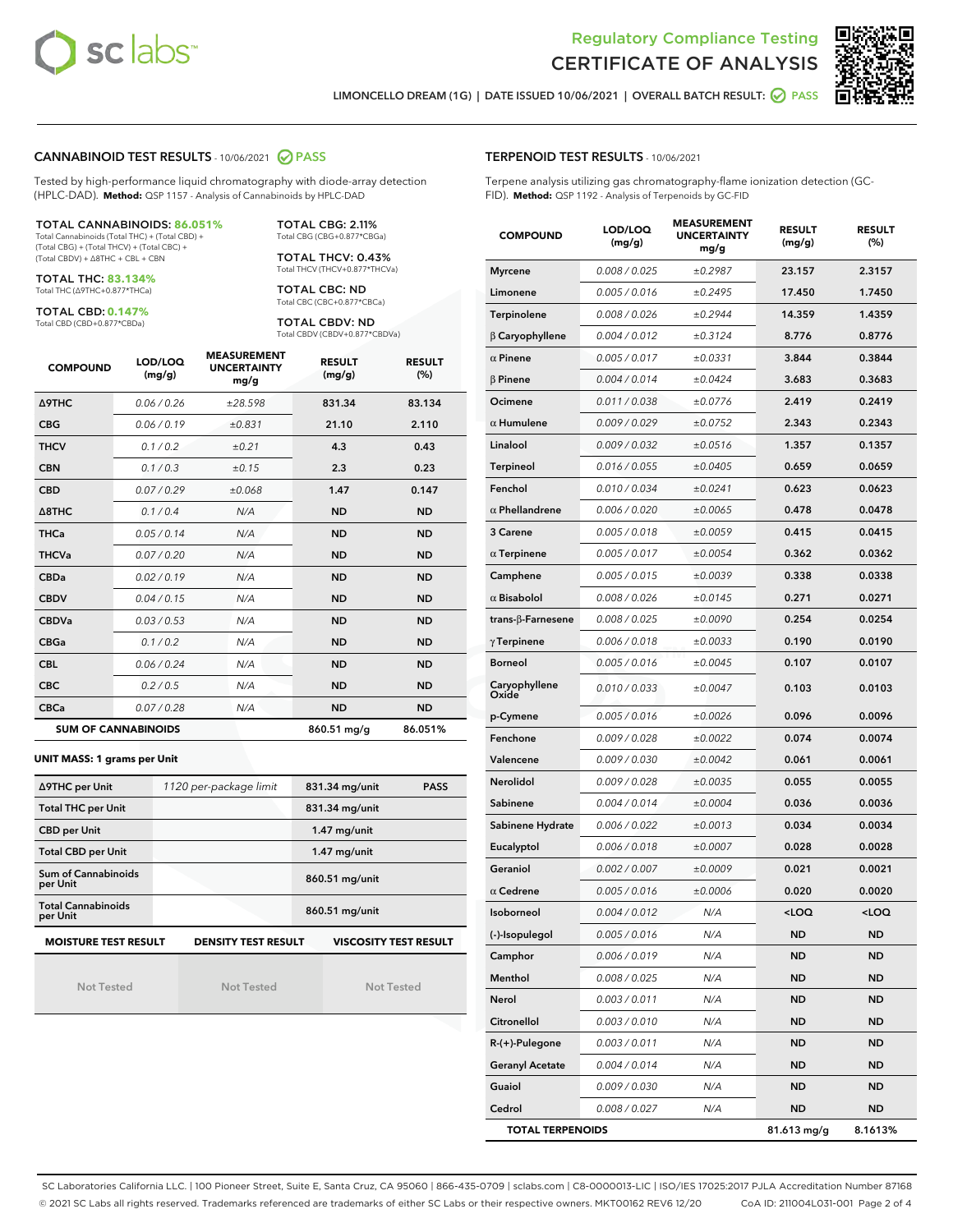



LIMONCELLO DREAM (1G) | DATE ISSUED 10/06/2021 | OVERALL BATCH RESULT:  $\bigcirc$  PASS

#### CATEGORY 1 PESTICIDE TEST RESULTS - 10/06/2021 2 PASS

Pesticide and plant growth regulator analysis utilizing high-performance liquid chromatography-mass spectrometry (HPLC-MS) or gas chromatography-mass spectrometry (GC-MS). \*GC-MS utilized where indicated. **Method:** QSP 1212 - Analysis of Pesticides and Mycotoxins by LC-MS or QSP 1213 - Analysis of Pesticides by GC-MS

| <b>COMPOUND</b>             | LOD/LOQ<br>$(\mu g/g)$ | <b>ACTION</b><br><b>LIMIT</b><br>$(\mu q/q)$ | <b>MEASUREMENT</b><br><b>UNCERTAINTY</b><br>$\mu$ g/g | <b>RESULT</b><br>$(\mu g/g)$ | <b>RESULT</b> |
|-----------------------------|------------------------|----------------------------------------------|-------------------------------------------------------|------------------------------|---------------|
| Aldicarb                    | 0.03 / 0.08            | $\ge$ LOD                                    | N/A                                                   | <b>ND</b>                    | <b>PASS</b>   |
| Carbofuran                  | 0.02 / 0.05            | $\ge$ LOD                                    | N/A                                                   | <b>ND</b>                    | <b>PASS</b>   |
| Chlordane*                  | 0.03 / 0.08            | $\ge$ LOD                                    | N/A                                                   | <b>ND</b>                    | <b>PASS</b>   |
| Chlorfenapyr*               | 0.03/0.10              | $\ge$ LOD                                    | N/A                                                   | <b>ND</b>                    | <b>PASS</b>   |
| Chlorpyrifos                | 0.02 / 0.06            | $\ge$ LOD                                    | N/A                                                   | <b>ND</b>                    | <b>PASS</b>   |
| Coumaphos                   | 0.02 / 0.07            | $\ge$ LOD                                    | N/A                                                   | <b>ND</b>                    | <b>PASS</b>   |
| Daminozide                  | 0.02 / 0.07            | $\ge$ LOD                                    | N/A                                                   | <b>ND</b>                    | <b>PASS</b>   |
| <b>DDVP</b><br>(Dichlorvos) | 0.03/0.09              | $>$ LOD                                      | N/A                                                   | <b>ND</b>                    | <b>PASS</b>   |
| Dimethoate                  | 0.03 / 0.08            | $\ge$ LOD                                    | N/A                                                   | <b>ND</b>                    | <b>PASS</b>   |
| Ethoprop(hos)               | 0.03/0.10              | $\ge$ LOD                                    | N/A                                                   | <b>ND</b>                    | <b>PASS</b>   |
| Etofenprox                  | 0.02/0.06              | $>$ LOD                                      | N/A                                                   | <b>ND</b>                    | <b>PASS</b>   |
| Fenoxycarb                  | 0.03 / 0.08            | $\ge$ LOD                                    | N/A                                                   | <b>ND</b>                    | <b>PASS</b>   |
| Fipronil                    | 0.03/0.08              | $>$ LOD                                      | N/A                                                   | <b>ND</b>                    | <b>PASS</b>   |
| Imazalil                    | 0.02 / 0.06            | $\ge$ LOD                                    | N/A                                                   | <b>ND</b>                    | <b>PASS</b>   |
| Methiocarb                  | 0.02 / 0.07            | $\ge$ LOD                                    | N/A                                                   | <b>ND</b>                    | <b>PASS</b>   |
| Methyl<br>parathion         | 0.03/0.10              | $>$ LOD                                      | N/A                                                   | <b>ND</b>                    | <b>PASS</b>   |
| <b>Mevinphos</b>            | 0.03/0.09              | $>$ LOD                                      | N/A                                                   | <b>ND</b>                    | <b>PASS</b>   |
| Paclobutrazol               | 0.02 / 0.05            | $\ge$ LOD                                    | N/A                                                   | <b>ND</b>                    | <b>PASS</b>   |
| Propoxur                    | 0.03 / 0.09            | $\ge$ LOD                                    | N/A                                                   | <b>ND</b>                    | <b>PASS</b>   |
| Spiroxamine                 | 0.03 / 0.08            | $\ge$ LOD                                    | N/A                                                   | <b>ND</b>                    | <b>PASS</b>   |
| Thiacloprid                 | 0.03/0.10              | $\ge$ LOD                                    | N/A                                                   | <b>ND</b>                    | <b>PASS</b>   |

#### CATEGORY 2 PESTICIDE TEST RESULTS - 10/06/2021 @ PASS

| <b>COMPOUND</b>          | LOD/LOO<br>$(\mu g/g)$ | <b>ACTION</b><br>LIMIT<br>$(\mu g/g)$ | <b>MEASUREMENT</b><br><b>UNCERTAINTY</b><br>µg/g | <b>RESULT</b><br>$(\mu g/g)$ | <b>RESULT</b> |  |
|--------------------------|------------------------|---------------------------------------|--------------------------------------------------|------------------------------|---------------|--|
| Abamectin                | 0.03/0.10              | 0.1                                   | N/A                                              | <b>ND</b>                    | <b>PASS</b>   |  |
| Acephate                 | 0.02/0.07              | 0.1                                   | N/A                                              | <b>ND</b>                    | <b>PASS</b>   |  |
| Acequinocyl              | 0.02/0.07              | 0.1                                   | N/A                                              | <b>ND</b>                    | <b>PASS</b>   |  |
| Acetamiprid              | 0.02 / 0.05            | 0.1                                   | N/A                                              | <b>ND</b>                    | <b>PASS</b>   |  |
| Azoxystrobin             | 0.02/0.07              | 0.1                                   | N/A                                              | <b>ND</b>                    | <b>PASS</b>   |  |
| <b>Bifenazate</b>        | 0.01 / 0.04            | 0.1                                   | N/A                                              | <b>ND</b>                    | <b>PASS</b>   |  |
| <b>Bifenthrin</b>        | 0.02 / 0.05            | 3                                     | N/A                                              | <b>ND</b>                    | <b>PASS</b>   |  |
| <b>Boscalid</b>          | 0.03/0.09              | 0.1                                   | N/A                                              | <b>ND</b>                    | <b>PASS</b>   |  |
| Captan                   | 0.19/0.57              | 0.7                                   | N/A                                              | <b>ND</b>                    | <b>PASS</b>   |  |
| Carbaryl                 | 0.02/0.06              | 0.5                                   | N/A                                              | <b>ND</b>                    | <b>PASS</b>   |  |
| Chlorantranilip-<br>role | 0.04/0.12              | 10                                    | N/A                                              | <b>ND</b>                    | <b>PASS</b>   |  |
| Clofentezine             | 0.03/0.09              | 0.1                                   | N/A                                              | <b>ND</b>                    | <b>PASS</b>   |  |

| CATEGORY 2 PESTICIDE TEST RESULTS - 10/06/2021 continued |  |
|----------------------------------------------------------|--|
|                                                          |  |

| <b>COMPOUND</b>               | LOD/LOQ<br>(µg/g) | <b>ACTION</b><br><b>LIMIT</b><br>$(\mu g/g)$ | <b>MEASUREMENT</b><br><b>UNCERTAINTY</b><br>µg/g | <b>RESULT</b><br>(µg/g) | <b>RESULT</b> |
|-------------------------------|-------------------|----------------------------------------------|--------------------------------------------------|-------------------------|---------------|
| Cyfluthrin                    | 0.12 / 0.38       | $\overline{\mathcal{L}}$                     | N/A                                              | ND                      | <b>PASS</b>   |
| Cypermethrin                  | 0.11 / 0.32       | 1                                            | N/A                                              | <b>ND</b>               | <b>PASS</b>   |
| Diazinon                      | 0.02 / 0.05       | 0.1                                          | N/A                                              | <b>ND</b>               | <b>PASS</b>   |
| Dimethomorph                  | 0.03 / 0.09       | 2                                            | N/A                                              | ND                      | <b>PASS</b>   |
| Etoxazole                     | 0.02 / 0.06       | 0.1                                          | N/A                                              | <b>ND</b>               | <b>PASS</b>   |
| Fenhexamid                    | 0.03 / 0.09       | 0.1                                          | N/A                                              | <b>ND</b>               | <b>PASS</b>   |
| Fenpyroximate                 | 0.02 / 0.06       | 0.1                                          | N/A                                              | ND                      | <b>PASS</b>   |
| Flonicamid                    | 0.03 / 0.10       | 0.1                                          | N/A                                              | ND                      | <b>PASS</b>   |
| Fludioxonil                   | 0.03 / 0.10       | 0.1                                          | N/A                                              | <b>ND</b>               | <b>PASS</b>   |
| Hexythiazox                   | 0.02 / 0.07       | 0.1                                          | N/A                                              | <b>ND</b>               | <b>PASS</b>   |
| Imidacloprid                  | 0.04 / 0.11       | 5                                            | N/A                                              | ND                      | <b>PASS</b>   |
| Kresoxim-methyl               | 0.02 / 0.07       | 0.1                                          | N/A                                              | <b>ND</b>               | <b>PASS</b>   |
| Malathion                     | 0.03 / 0.09       | 0.5                                          | N/A                                              | ND                      | <b>PASS</b>   |
| Metalaxyl                     | 0.02 / 0.07       | $\overline{2}$                               | N/A                                              | ND                      | <b>PASS</b>   |
| Methomyl                      | 0.03 / 0.10       | 1                                            | N/A                                              | <b>ND</b>               | <b>PASS</b>   |
| Myclobutanil                  | 0.03 / 0.09       | 0.1                                          | N/A                                              | <b>ND</b>               | <b>PASS</b>   |
| Naled                         | 0.02 / 0.07       | 0.1                                          | N/A                                              | ND                      | <b>PASS</b>   |
| Oxamyl                        | 0.04 / 0.11       | 0.5                                          | N/A                                              | ND                      | <b>PASS</b>   |
| Pentachloronitro-<br>benzene* | 0.03 / 0.09       | 0.1                                          | N/A                                              | <b>ND</b>               | <b>PASS</b>   |
| Permethrin                    | 0.04 / 0.12       | 0.5                                          | N/A                                              | ND                      | <b>PASS</b>   |
| Phosmet                       | 0.03/0.10         | 0.1                                          | N/A                                              | ND                      | <b>PASS</b>   |
| Piperonylbu-<br>toxide        | 0.02 / 0.07       | 3                                            | N/A                                              | ND                      | <b>PASS</b>   |
| Prallethrin                   | 0.03 / 0.08       | 0.1                                          | N/A                                              | ND                      | <b>PASS</b>   |
| Propiconazole                 | 0.02 / 0.07       | 0.1                                          | N/A                                              | ND                      | <b>PASS</b>   |
| Pyrethrins                    | 0.04 / 0.12       | 0.5                                          | N/A                                              | ND                      | <b>PASS</b>   |
| Pyridaben                     | 0.02 / 0.07       | 0.1                                          | N/A                                              | <b>ND</b>               | <b>PASS</b>   |
| Spinetoram                    | 0.02 / 0.07       | 0.1                                          | N/A                                              | ND                      | <b>PASS</b>   |
| Spinosad                      | 0.02 / 0.07       | 0.1                                          | N/A                                              | ND                      | <b>PASS</b>   |
| Spiromesifen                  | 0.02 / 0.05       | 0.1                                          | N/A                                              | ND                      | <b>PASS</b>   |
| Spirotetramat                 | 0.02 / 0.06       | 0.1                                          | N/A                                              | ND                      | <b>PASS</b>   |
| Tebuconazole                  | 0.02 / 0.07       | 0.1                                          | N/A                                              | ND                      | <b>PASS</b>   |
| Thiamethoxam                  | 0.03 / 0.10       | 5                                            | N/A                                              | ND                      | <b>PASS</b>   |
| Trifloxystrobin               | 0.03 / 0.08       | 0.1                                          | N/A                                              | ND                      | <b>PASS</b>   |

SC Laboratories California LLC. | 100 Pioneer Street, Suite E, Santa Cruz, CA 95060 | 866-435-0709 | sclabs.com | C8-0000013-LIC | ISO/IES 17025:2017 PJLA Accreditation Number 87168 © 2021 SC Labs all rights reserved. Trademarks referenced are trademarks of either SC Labs or their respective owners. MKT00162 REV6 12/20 CoA ID: 211004L031-001 Page 3 of 4